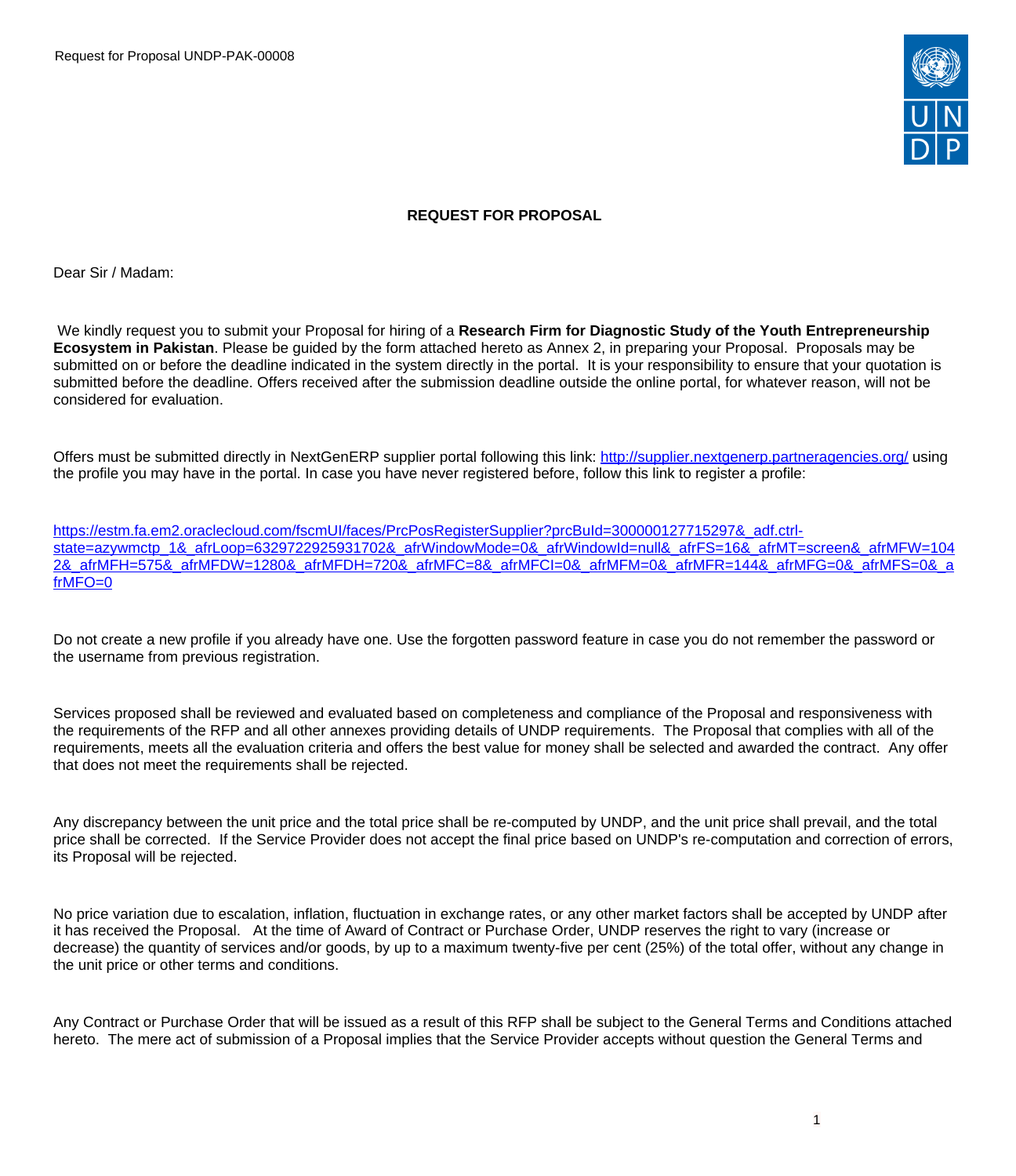

Conditions of UNDP, herein attached as Annex 3.

Please be advised that UNDP is not bound to accept any Proposal, nor award a contract or Purchase Order, nor be responsible for any costs associated with a Service Providers preparation and submission of a Proposal, regardless of the outcome or the manner of conducting the selection process.

UNDP's vendor protest procedure is intended to afford an opportunity to appeal for persons or firms not awarded a Purchase Order or Contract in a competitive procurement process. **In the event that** you believe you have not been fairly treated, you can find detailed information about vendor protest procedures in the following link:

<http://www.undp.org/content/undp/en/home/operations/procurement/business/protest-and-sanctions.html>

UNDP encourages every prospective supplier to prevent and avoid conflicts of interest, by disclosing to UNDP if you, or any of your affiliates or personnel, were involved in the preparation of the requirements, design, cost estimates, and other information used in this RFP.

UNDP implements a zero tolerance on fraud and other proscribed practices, and is committed to preventing, identifying and addressing all such acts and practices against UNDP, as well as third parties involved in UNDP activities. UNDP expects its Service Providers to adhere to the UN Supplier Code of Conduct found in this link :[https://www.un.org/Depts/ptd/sites/www.un.org.Depts.](https://www.un.org/Depts/ptd/sites/www.un.org.Depts.ptd/files/files/attachment/page/pdf/unscc/conduct_english.pdf) [ptd/files/files/attachment/page/pdf/unscc/conduct\\_english.pdf](https://www.un.org/Depts/ptd/sites/www.un.org.Depts.ptd/files/files/attachment/page/pdf/unscc/conduct_english.pdf)

Thank you and we look forward to receiving your proposal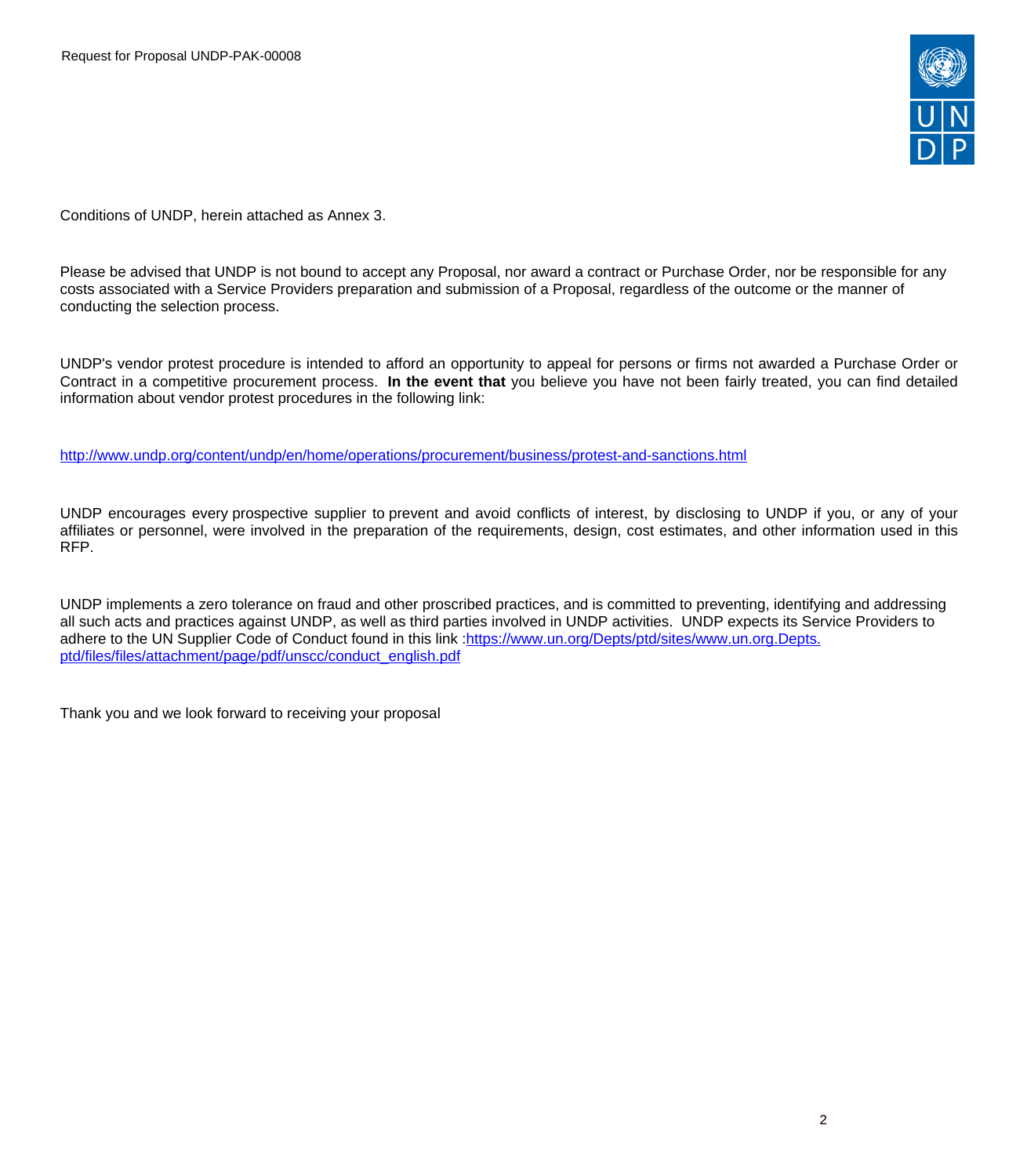

**Tender Overview** Hiring of Research Firm for Diagnostic Study of the Youth Entrepreneurship Ecosystem in Pakistan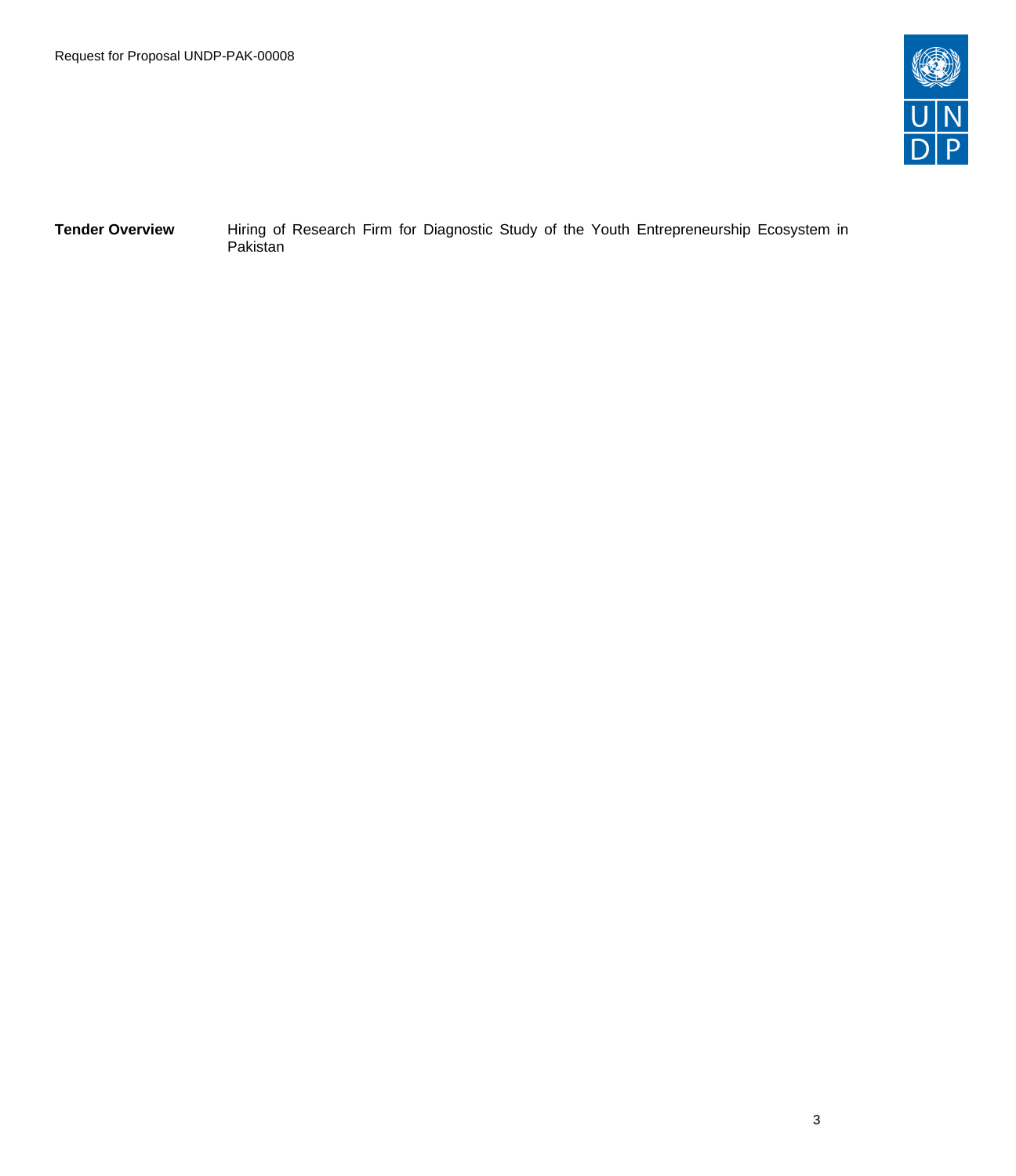

## **Table of Contents**

| $\overline{18}$ |  |
|-----------------|--|
|                 |  |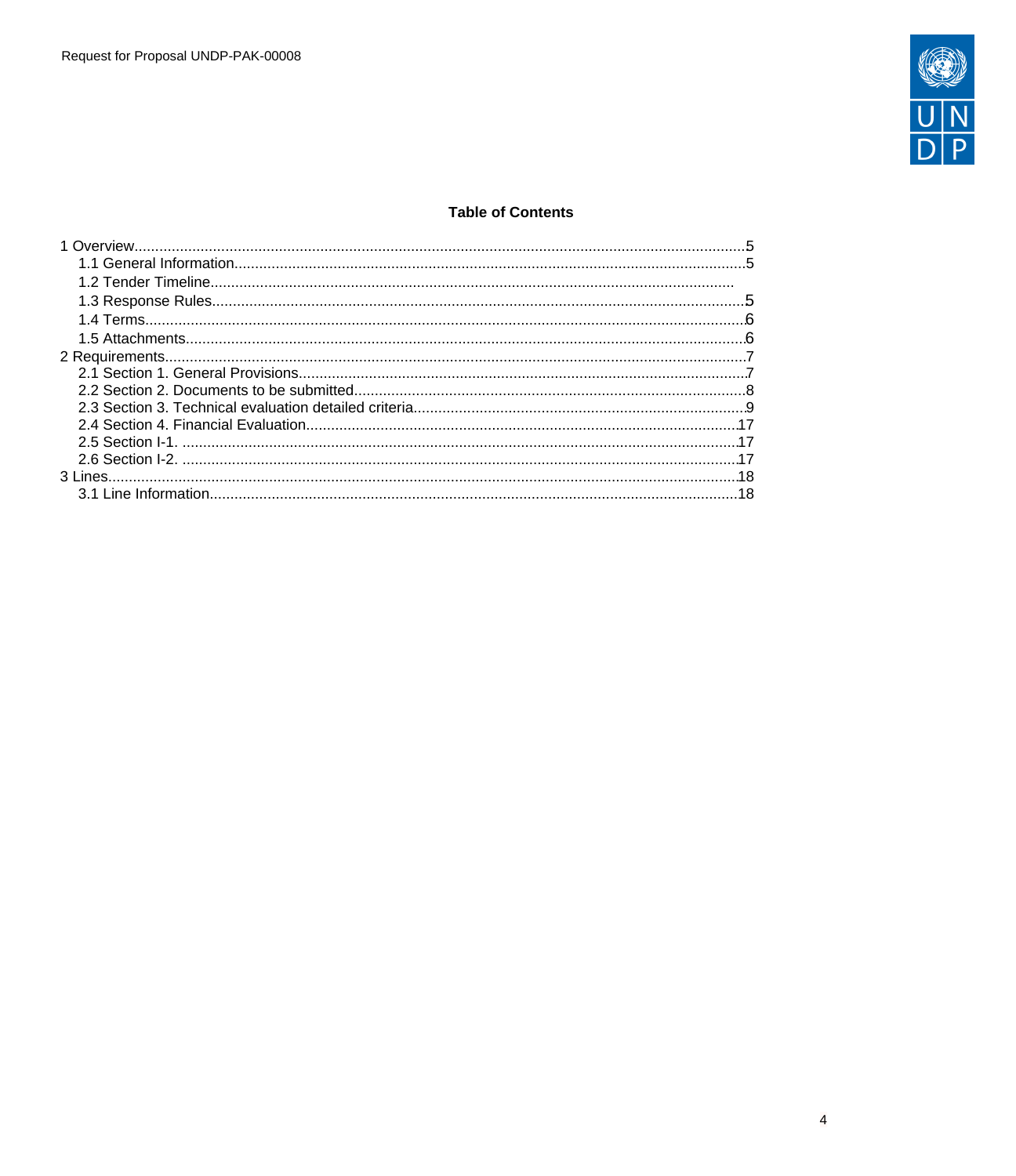

# <span id="page-4-0"></span>**1 Overview**

## <span id="page-4-1"></span>**1.1 General Information**

| <b>Title</b>               | UNDP-RFP-2022-201                                                                                                                                                                                                                                                                                                                                                                                                                                                                                                                                                                                                                                                                                                                                                                                                                                                                                 |
|----------------------------|---------------------------------------------------------------------------------------------------------------------------------------------------------------------------------------------------------------------------------------------------------------------------------------------------------------------------------------------------------------------------------------------------------------------------------------------------------------------------------------------------------------------------------------------------------------------------------------------------------------------------------------------------------------------------------------------------------------------------------------------------------------------------------------------------------------------------------------------------------------------------------------------------|
| <b>Contact Point</b>       | Seemab Rashid                                                                                                                                                                                                                                                                                                                                                                                                                                                                                                                                                                                                                                                                                                                                                                                                                                                                                     |
| Outcome                    |                                                                                                                                                                                                                                                                                                                                                                                                                                                                                                                                                                                                                                                                                                                                                                                                                                                                                                   |
| <b>Two Stage</b>           | Yes                                                                                                                                                                                                                                                                                                                                                                                                                                                                                                                                                                                                                                                                                                                                                                                                                                                                                               |
| <b>Evaluation</b>          |                                                                                                                                                                                                                                                                                                                                                                                                                                                                                                                                                                                                                                                                                                                                                                                                                                                                                                   |
| E-Mail                     | pakistan.procurement.info@undp.org                                                                                                                                                                                                                                                                                                                                                                                                                                                                                                                                                                                                                                                                                                                                                                                                                                                                |
| <b>Reference Number</b>    | UNDP-RFP-2022-201                                                                                                                                                                                                                                                                                                                                                                                                                                                                                                                                                                                                                                                                                                                                                                                                                                                                                 |
| <b>Beneficiary Country</b> | Pakistan                                                                                                                                                                                                                                                                                                                                                                                                                                                                                                                                                                                                                                                                                                                                                                                                                                                                                          |
| <b>Introduction</b>        | Interested suppliers must submit their offer directly in the system as instructed in the solicitation document,<br>following the instructions in the available user guide. If you have an account, log in in this link: http://supplier.<br>nextgenerp.partneragencies.org/ using your username and password. User the forgotten<br>password/username feature if you do not remember them. If you do not have an account already, you can<br>register one following this link: https://estm.fa.em2.oraclecloud.com/fscmUI/faces/PrcPosRegisterSupplier?<br>prcBuld=300000127715271<br>Search for the specific tender using search filters and subscribe to the tender in order to get notifications in<br>case of amendments of the tender document. If you need support with the online system, you can contact<br>the contact details of this tender as indicated in the solicitation document. |

[UNDP OFFICE PAKISTAN PROCUREMENT UNIT]

**This is a two stage negotiation and all responses will be evaluated in two stages.**

# **1.2 Tender Timeline**

| <b>Preview Date</b> |                                     |
|---------------------|-------------------------------------|
|                     | Open Date 20/06/22 04:14 AM         |
|                     | <b>Close Date</b> 04/07/22 09:00 AM |

## **Time Zone** Coordinated Universal Time

## <span id="page-4-2"></span>**1.3 Response Rules**

This negotiation is governed by all the rules displayed below.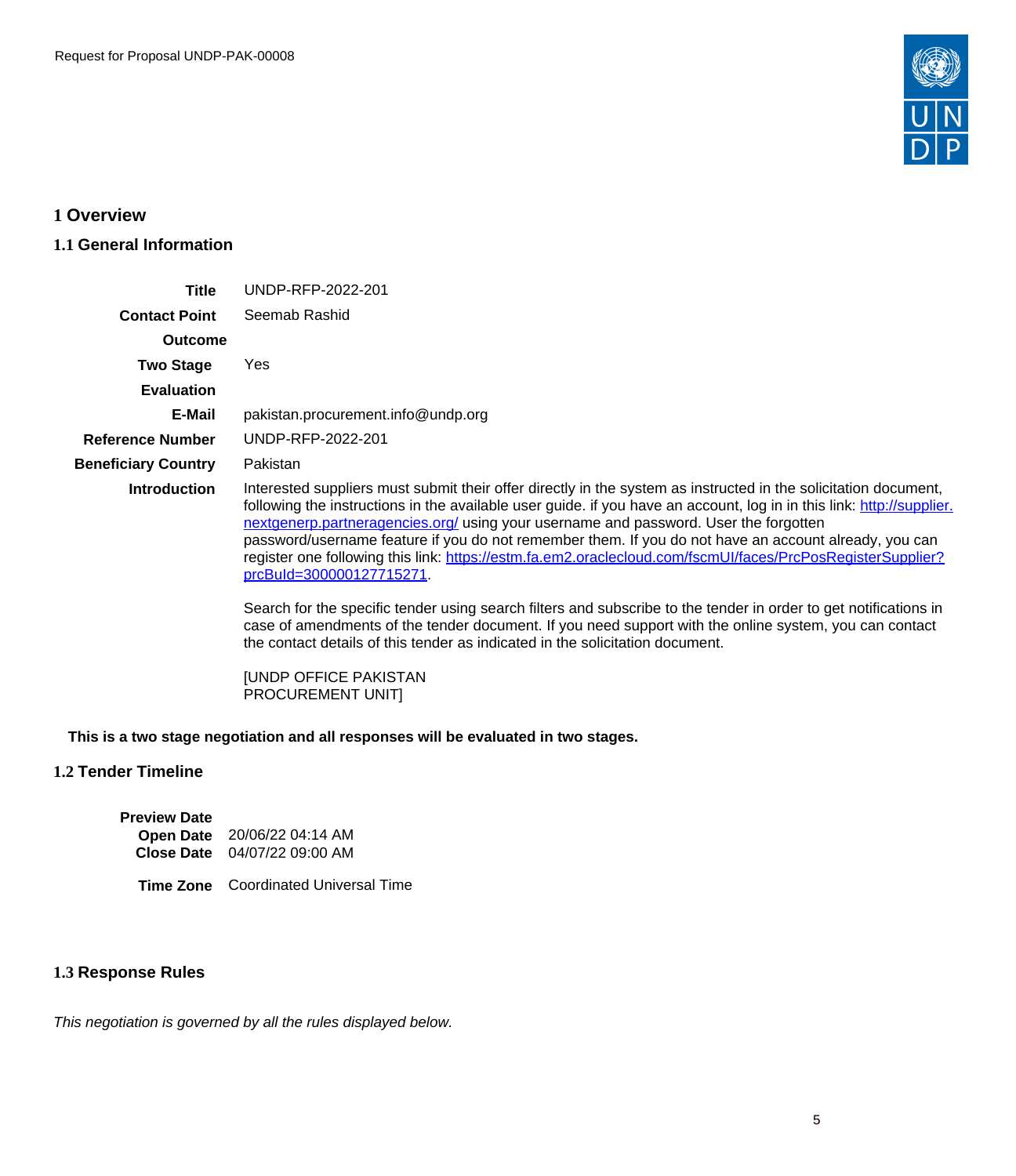

|   | Rule                                                     |
|---|----------------------------------------------------------|
|   | Negotiation is restricted to invited suppliers           |
|   | Suppliers are allowed to respond to selected lines       |
|   | Suppliers are allowed to provide multiple responses      |
| м | Suppliers are allowed to revise their submitted response |

## <span id="page-5-0"></span>**1.4 Terms**

**Negotiation Currency** PKR ()

# <span id="page-5-1"></span>**1.5 Attachments**

| <b>File Name or URL</b>        | <b>Type</b> | <b>Description</b>                    |
|--------------------------------|-------------|---------------------------------------|
| Terms of Reference.pdf         | File        | <b>Terms of Reference</b>             |
| <b>Submission Forms.docx</b>   | File        | Submission forms                      |
| Financial Proposal cost breakd | File        | Excel sheet for financial proposal    |
| general terms and Conditions d | File        | <b>General terms &amp; Conditions</b> |
| Financial proposal submission  | File        | Financial proposal submission forms   |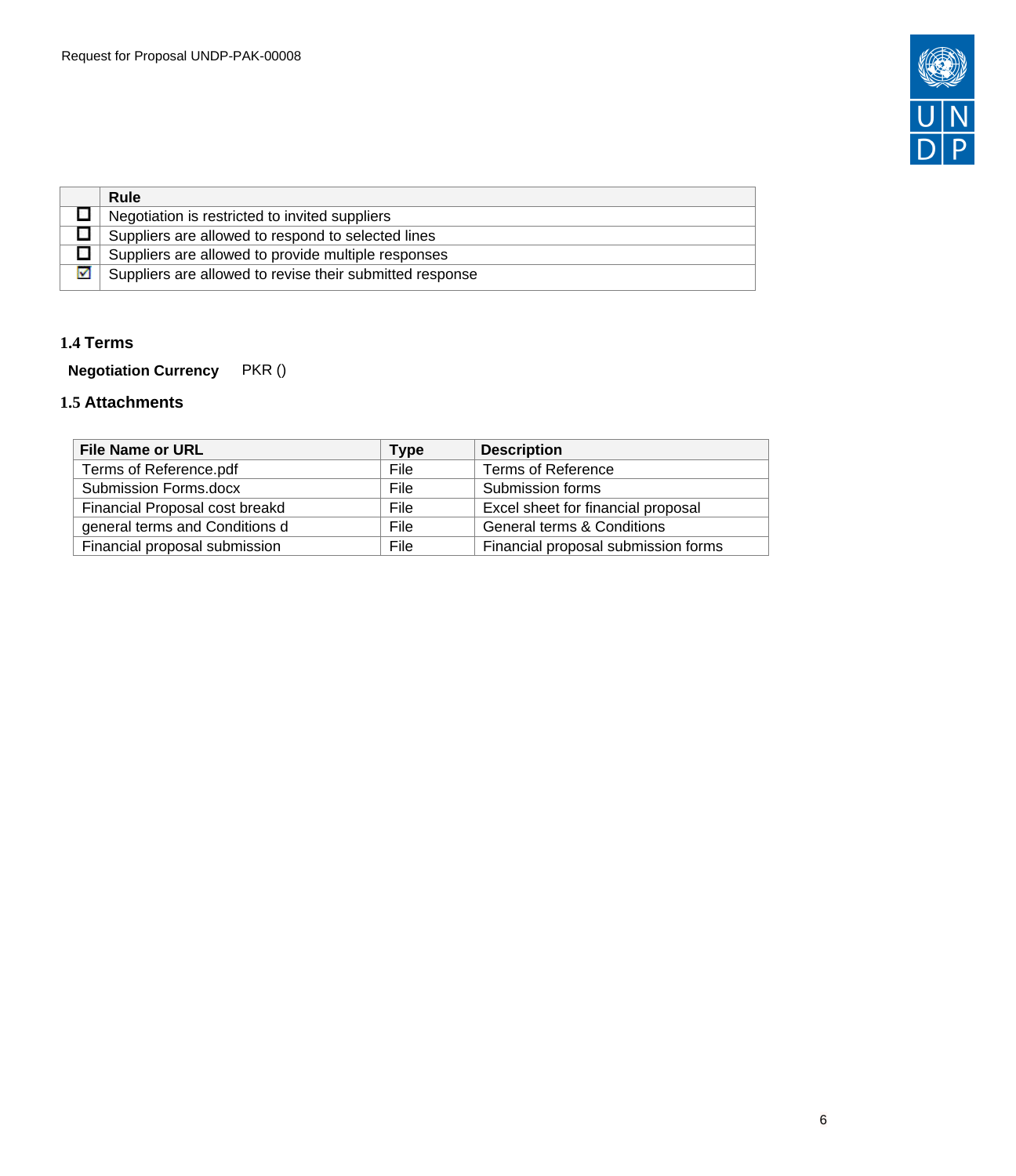

# <span id="page-6-0"></span>**2 Requirements**

\*Response is required

Please read the questions carefully and answer the questions by selecting an appropriate response. kindly also upload relevant documents where necessary.

**Kindly upload financial proposal documents in financial section (Financial Evaluation - Commercial) only. If your financial proposal is visible in any part of the technical section, your proposal will be disqualified.** 

## <span id="page-6-1"></span>**2.1 Section 1. General Provisions**

#### 1. **General Instructions**

Please read carefully review TORs describing main scope of the requirements and other provisions to this process.

#### \*2. **General Terms and Conditions**

Do you confirm acceptance of UNDP General Terms and conditions available at: http://www.undp. org/content/undp/en/home/procurement/business/how-we-buy.html and herewith attached?

General Terms and Conditions for de minimis contracts (services only)

Attachments:

| File Name or URL          | ype  | <b>Description</b> |
|---------------------------|------|--------------------|
| $\perp$ general terms and | File |                    |
| Conditions d              |      |                    |

Target: Confirm acceptance of GTCs

#### 3. **Criteria for Evaluation and Contract Award**

[SELECT THE EVALUATION METHOD, KEEP THE SELECTED ONE AND DELETE THE MEHTOD NOT APPLICABLE]

Lowest Price Quote among technically responsive offers

Highest Combined Score (based on the 70% technical offer and 30% price weight distribution)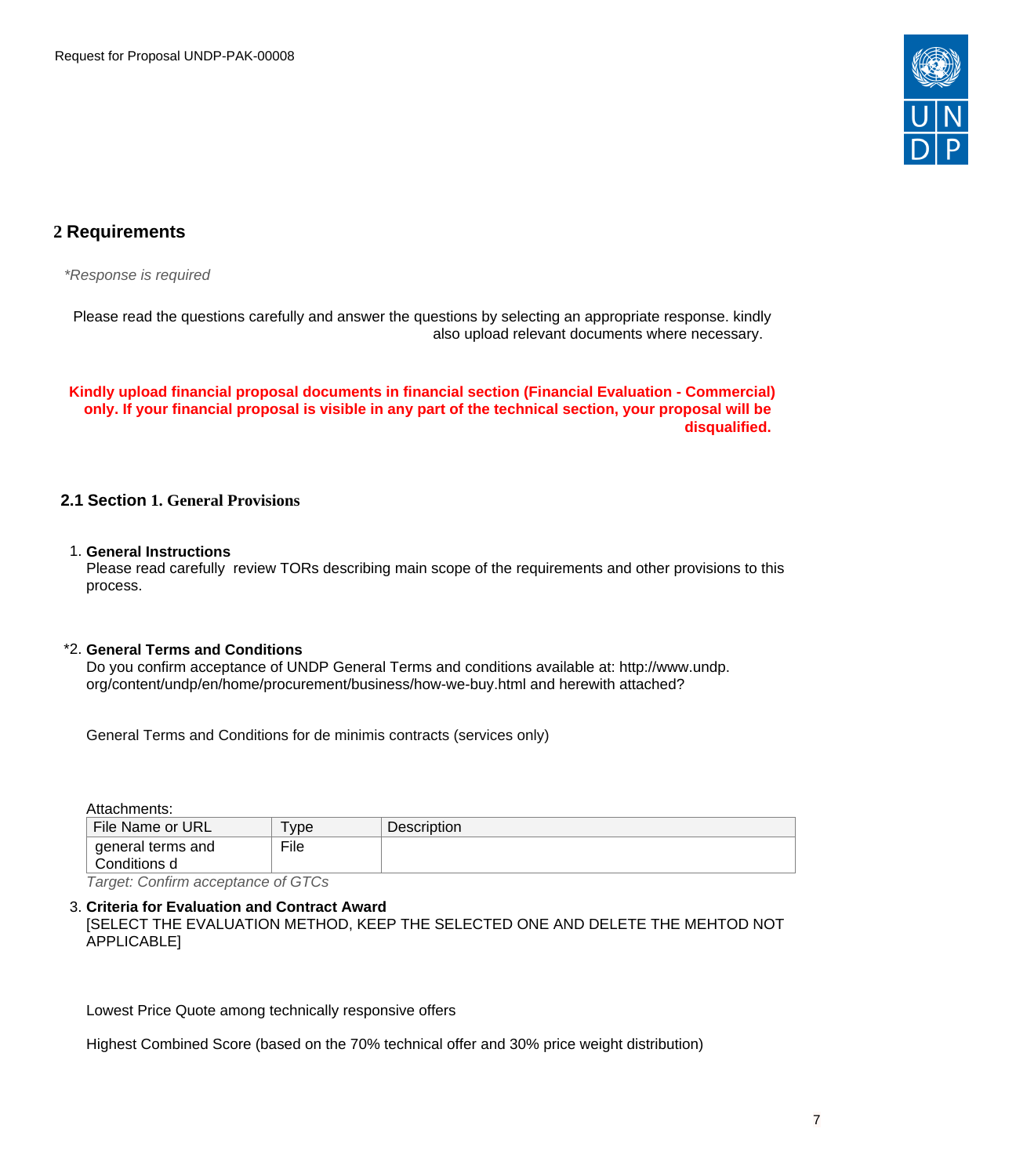

Full acceptance of the UNDP Contract General Terms and Conditions (GTC). This is a mandatory criterion and cannot be deleted regardless of the nature of services required. Non-acceptance of the GTC may be grounds for the rejection of the Proposal.

#### **Technical Proposal (70%)**

Expertise of the Firm

Methodology, Its Appropriateness to the Condition and Timeliness of the Implementation Plan

Management Structure and Qualification of Key Personnel

#### **Financial Proposal (30%)**

To be computed as a ratio of the Proposal's offer to the lowest price among the proposals received by UNDP.

#### <span id="page-7-0"></span>**2.2 Section 2. Documents to be submitted**

#### \*1. **Company Profile**

1. Please provide profile of the company/firm along with details of employees, CVs of key professionals, and available facilities/expertise. At least 5 years of relevant work experience in carrying out research studies on youth entrepreneurship.

Target: Company profile provided

#### \*2. **Legal Documents**

Please confirm that you firm is a legally registered entity. Have you provided legal documents including copy of Certificate of Registration of the Business, including Articles of Incorporation, or equivalent document if Proposer is not a corporation/ or SECP **Registration** 

Target: Legal documents provided

\*3.

1. Please provide an affidavit on stamp paper that the company/firm has never been blacklisted by any institution/department/agency and that it has not been involved in litigation with any of its clients.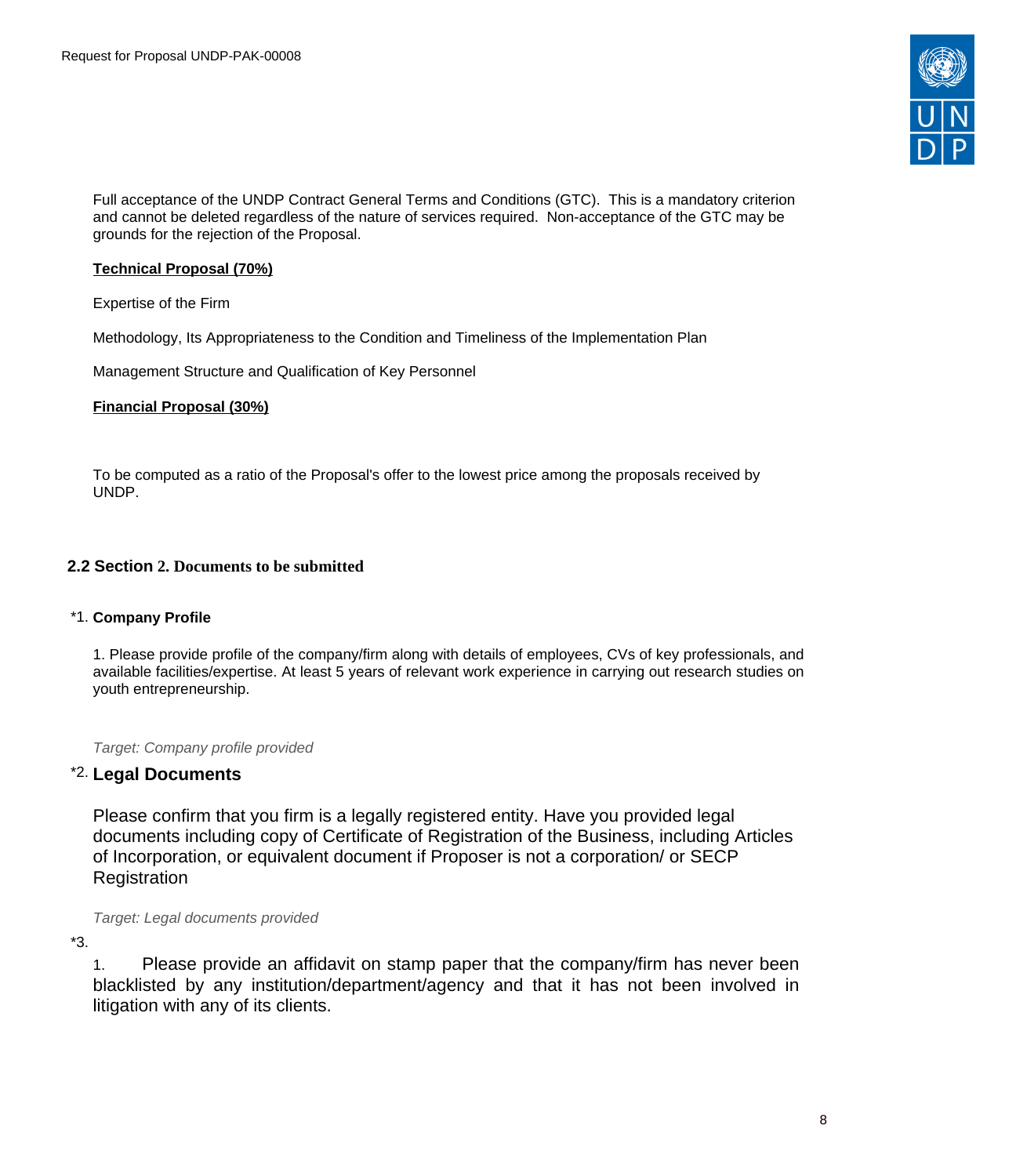

#### Target: Affidavit provided

\*4.

1. Please provide three satisfactory performance certificates along with the duration of each relevant assignment. (Provide reports of previous research studies conducted).

Target: 3 Performance certificates provided

- \*5.
	- 1. Please provide Copy of NTN/STRN of business as evidence of registration.

Target: Tax registration documents Provided

#### <span id="page-8-0"></span>**2.3 Section 3. Technical evaluation detailed criteria**

#### \*1. **Section 1 - Expertise of the Firm/Organization**

5-year and above demonstrated relevant experience in carrying out mixed-methods research studies on youth entrepreneurship. **(80 marks)**

4 to 5 years **(60 marks)**

3 to 4 years **(40 marks)**

Target: Evidence of experience provided

## \*2. **Section 1 - Expertise of the Firm/Organization**

Experience of conducting analysis of both quantitative and qualitative data on youth entrepreneurship. Please share evidence. **(50 marks)**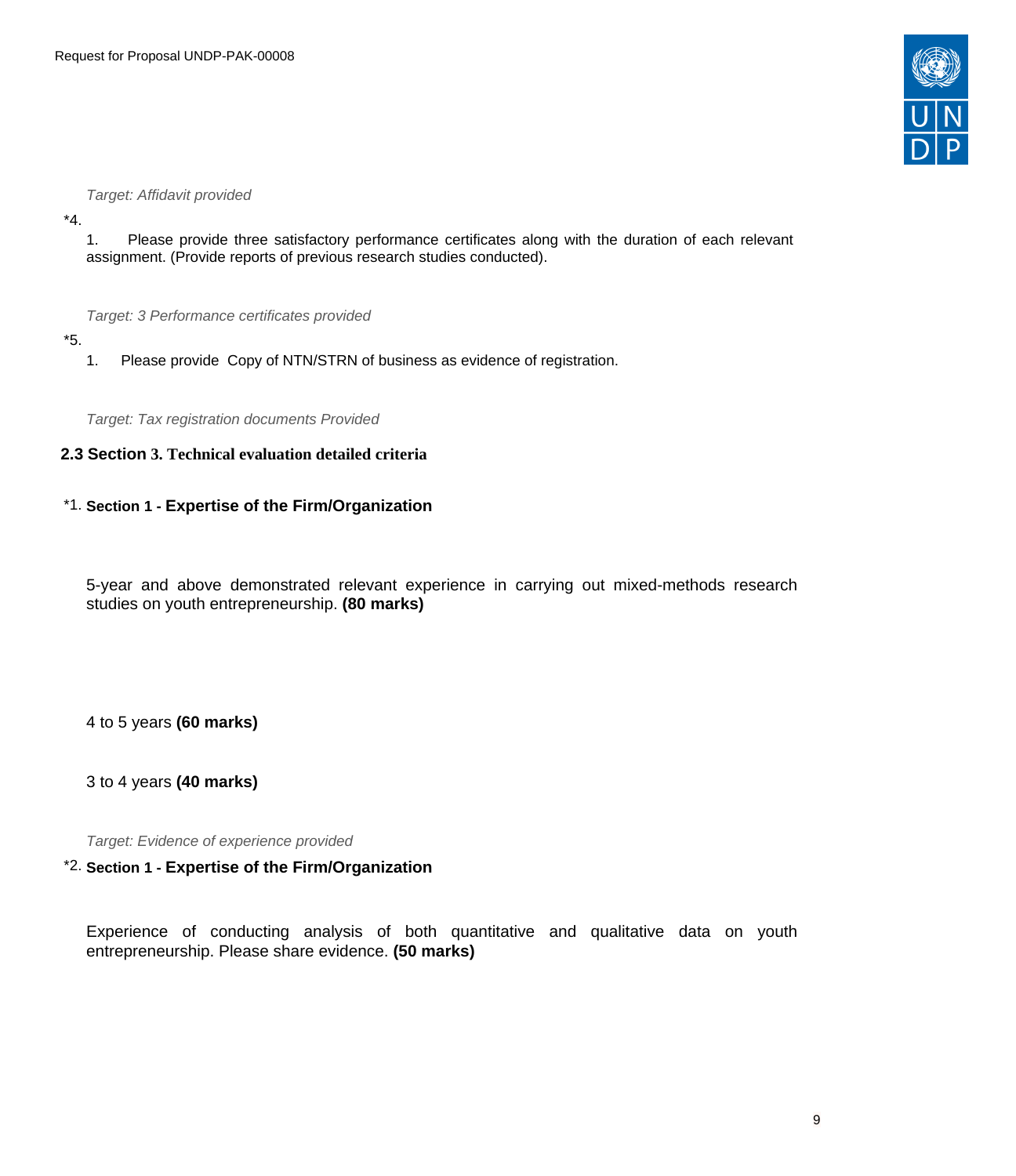

Quantitative data analysis only **(25 marks)**

Qualitative data analysis only **(25 marks)**

Target: Reports shared

\*3.

# **Section-1 Expertise of the Firm/Organization**

Experience of working with 20 or more stakeholders including MSMEs, startups, young entrepreneurs, youth organizations, government, and the private sector. Please share evidence. **(50 marks)**

15 to 19 relevant stakeholders **(40 marks)**

10 to 14 relevant stakeholders **(30 marks)**

5 to 9 relevant stakeholders **(20 marks)**

Less than 5 relevant stakeholders **(10 marks)**

Target: evidence of experience shared

\*4.

**Section 1 - Expertise of the Firm/Organization**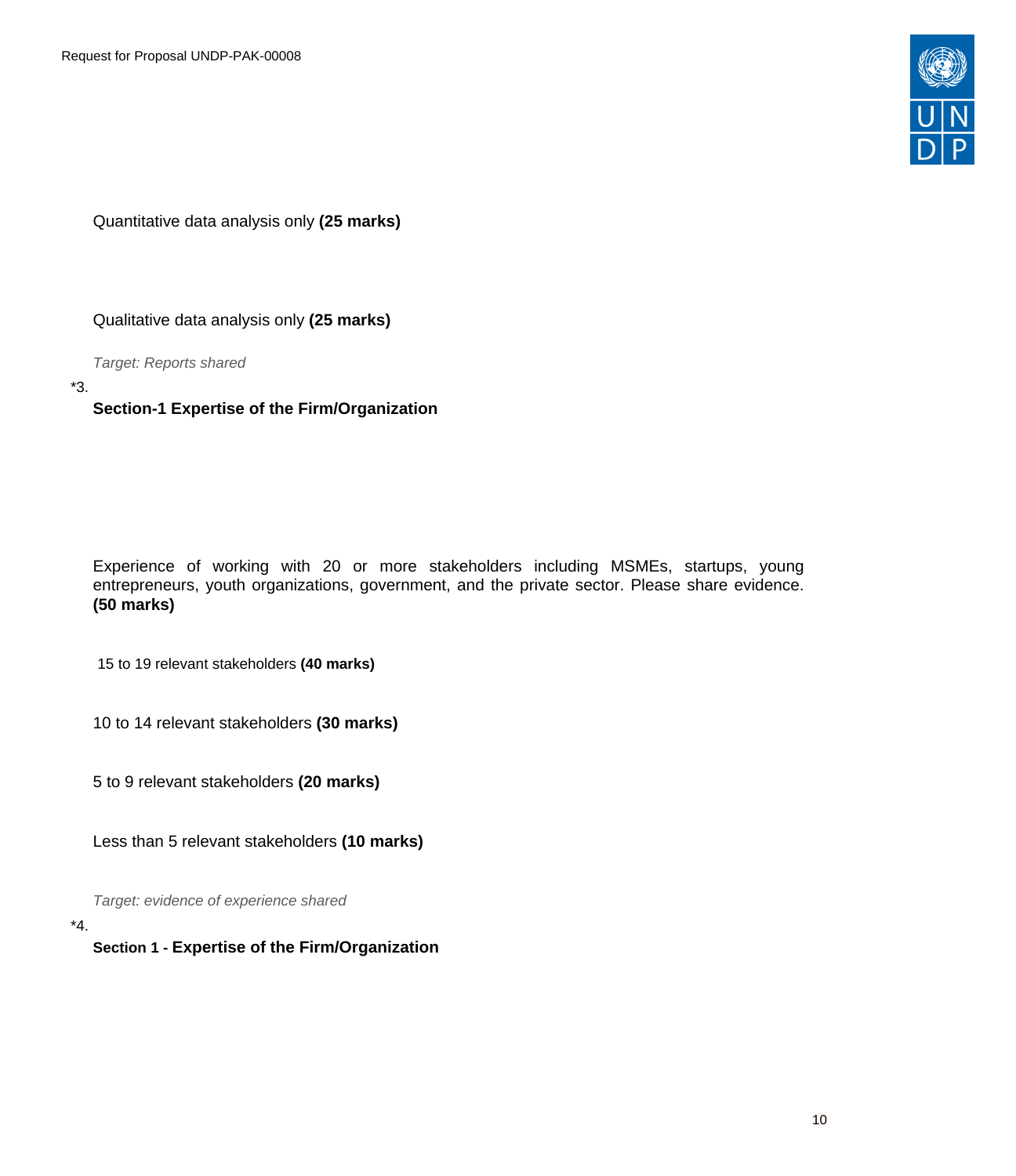

Experience in preparing 5 or more research study reports on entrepreneurship and start-up ecosystem. Please share evidence.**(40 marks)**

3 to 4 reports **(30 marks)**

1 to 2 reports **(20 marks)**

Target: Share Evidence

### \*5. **Section 1 - Expertise of the Firm/Organization**

Experience of applying innovative tools and methodology in 5 or more previous assignments. Please share evidence. **(20 marks)**

3 to 4 assignments **(15 marks)**

1 to 2 assignments **(10 marks)**

Target: Please share evidence

\*6.

#### **Section 1 - Expertise of the Firm/Organization**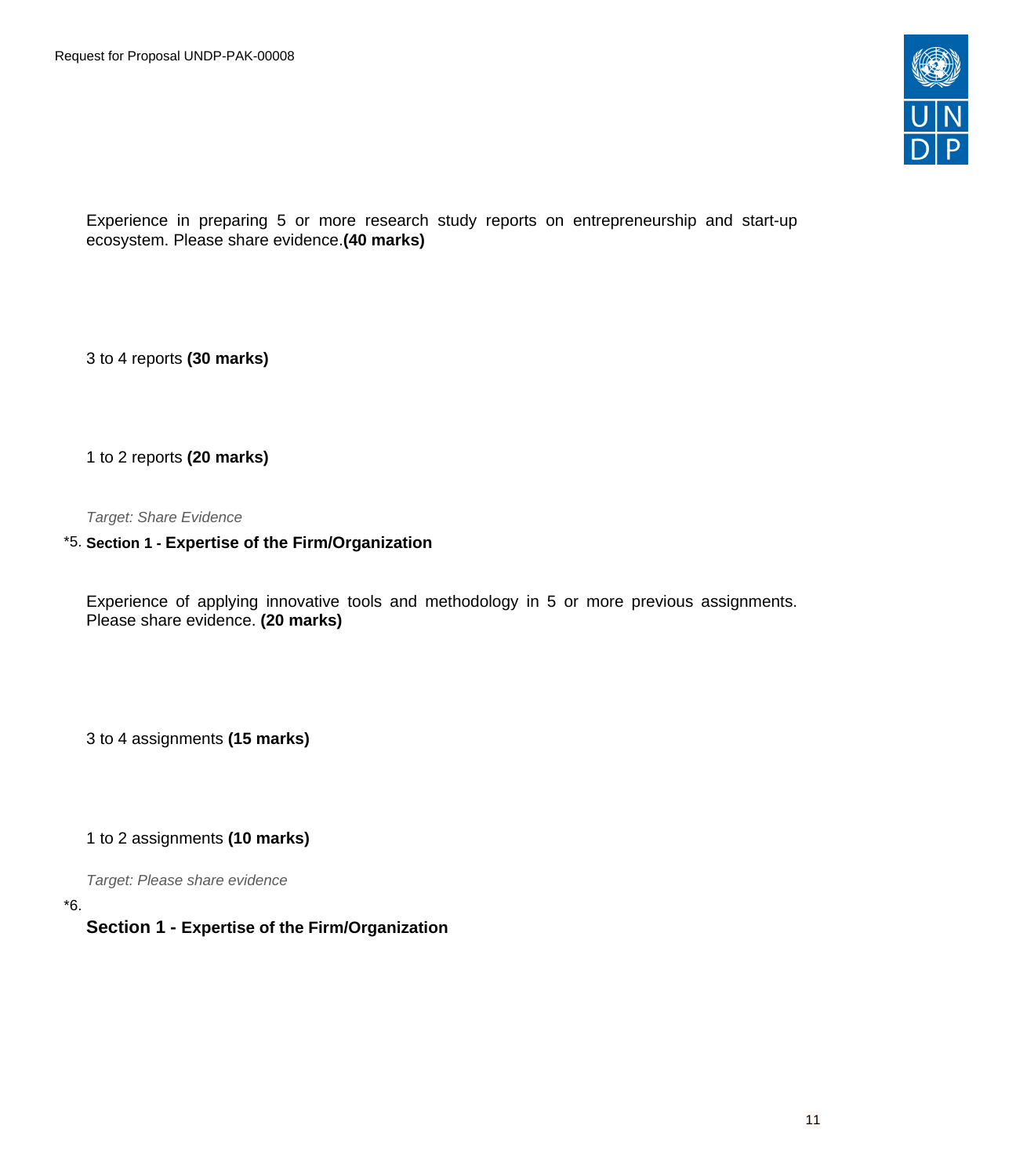

Financial stability - Last two years Audited Accounts (2019-2020; 2020-2021) Current Ratio should be 1 or more than 01. **(20 marks)**

2019 - 2020 **(10 marks)**

2020 - 2021 **(10 marks)**

Target: Provide financial statements

## \*7. **Section 1 - Expertise of the Firm/Organization**

Experience of working with major multilateral, bilateral or UN agencies, private sector or government departments. Provide copies of at least two contracts/POs. **(20 marks)**

#### One contract **(10 marks)**

Target: Share evidence

# \*8. Section 2- Proposed Methodology, Approach and Implementation Plan

To what degree does the proposer understand the intended task; the objectives, the deliverables, and intended activities within which the assignment is ought to be carried out? Does the proposal address how the study will include the different stages of startups/enterprises including pre-seed, seed and beyond with a particular focus on grassroots startups/enterprises from rural areas? Does the approach and methodology cover different demographics and geographical areas? **(80 marks)**

Target: Upload required info in technical proposal

#### \*9. **Section 2- Proposed Methodology, Approach and Implementation Plan**

Does the proposal correspond to the Terms of Reference and does it explain how it intends to analyse the six domains of Youth Co:Lab's youth entrepreneurship ecosystem framework with a youth-responsive lens?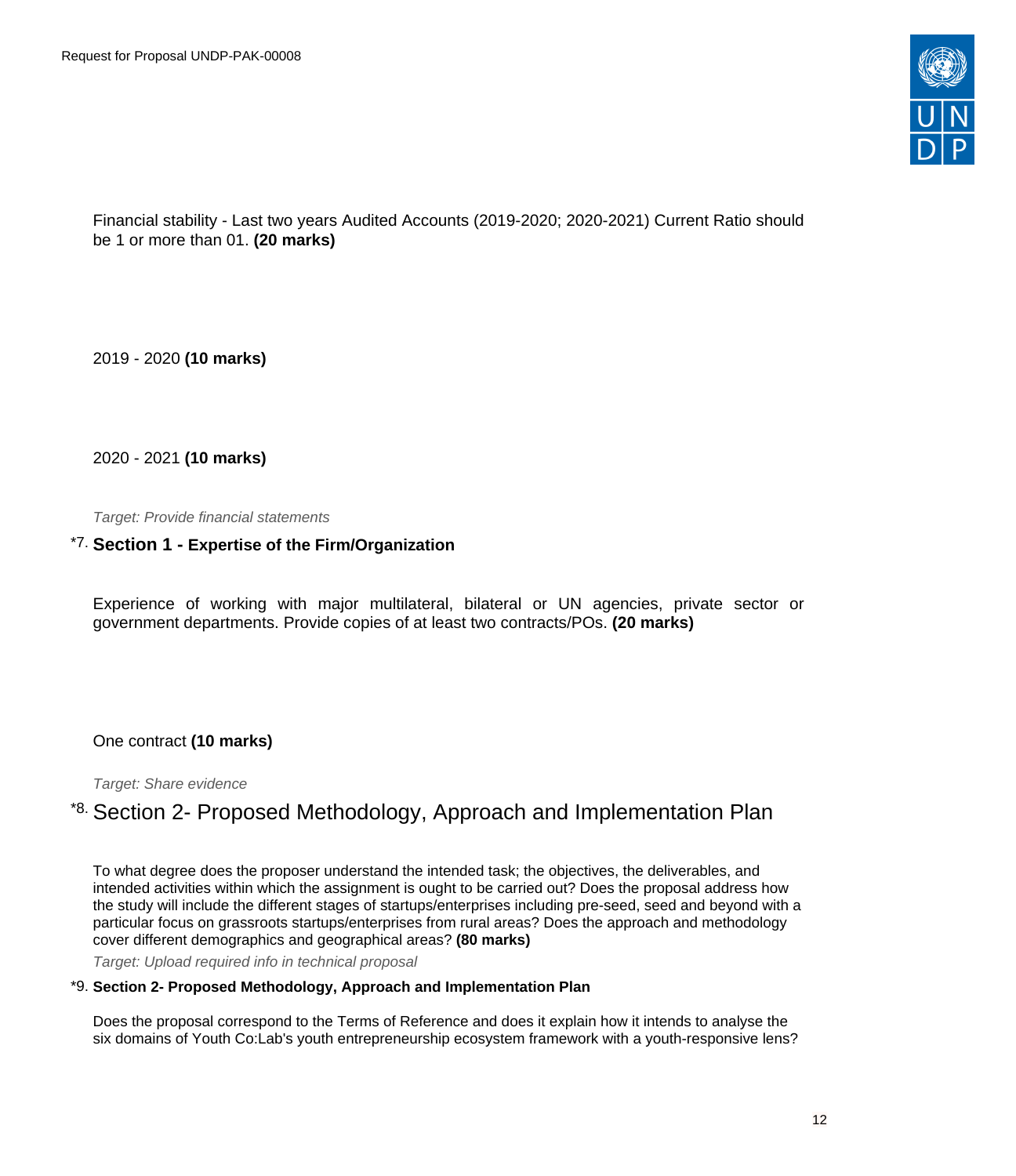

#### **(50 marks)**

Target: Please attach technical proposal

#### \*10. **Section 2- Proposed Methodology, Approach and Implementation Plan**

Project Monitoring: Has the bidder indicated a monitoring plan to effectively monitor the project activities and reflected the resources / services to carry out monitoring? e.g. Monitoring strategy **(40 marks)**

Target: Please attach technical proposal with relevant information

\*11. Section 2- Proposed Methodology, Approach and Implementation Plan

Project Monitoring: Has the bidder indicated a monitoring plan to effectively monitor the project activities and reflected the resources / services to carry out monitoring? e.g. Monitoring strategy **(40 marks)**

Target: upload technical proposal

#### \*12. **Section -3 Management Structure and Key Personnel**

**Lead Researcher (01 person)** – **(50 marks)**

#### **Experience: (30 Marks Max.)**

The Lead Researcher should have at least 5 years of experience leading various research studies (preferably on youth entrepreneurship) and should be able to demonstrate project/research lead experience coordinating diverse teams, liaising with multiple stakeholders and working with MSMEs, startups, young entrepreneurs, youth organizations, government and the private sector.

10 years and above **(30 marks)**

8 to 9 years **(25 marks)**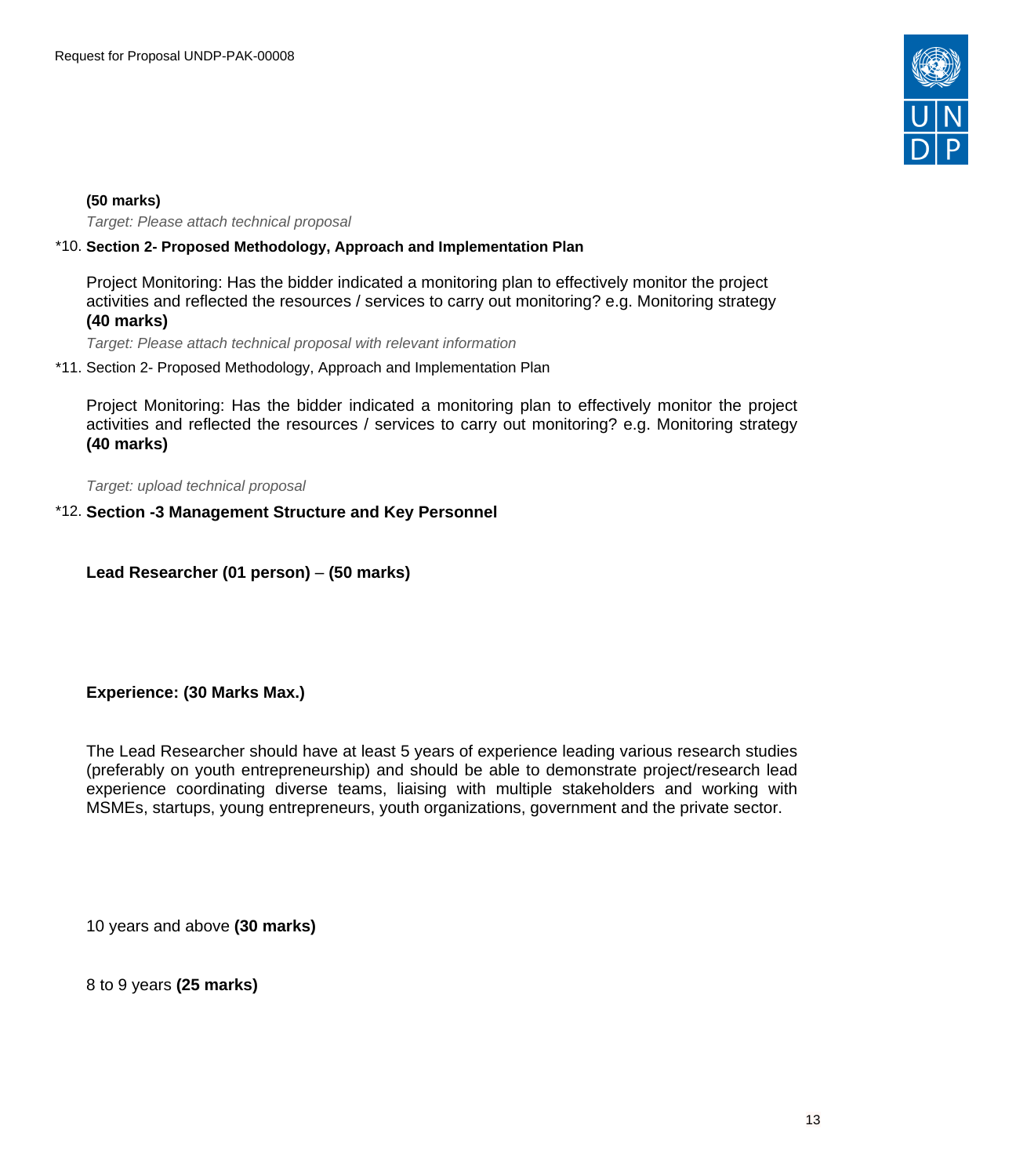

6 to 7 years **(20 marks)**

Up to 5 years **(15 marks)**

## **Qualification**: **(20 Marks Max.)**

The Research Lead should have a Master's degree in Development Studies, Business, Public Policy or any other related field

Target: Please upload CV

\*13. Section -3 Management Structure and Key Personnel

**Assistant Researcher (02 persons)** who will be supporting the Lead Researcher with conducting research and data analysis, coordinating with stakeholders, conducting meetings. **(30 Marks Max per CV)**

#### **Experience:(20 Marks Max.)**

3 years of research experience

8 years and above **(20 marks)**

6 to 7 years **(15 marks)**

4 to 5 years **(10 marks)**

Up to 3 years **(5 marks)**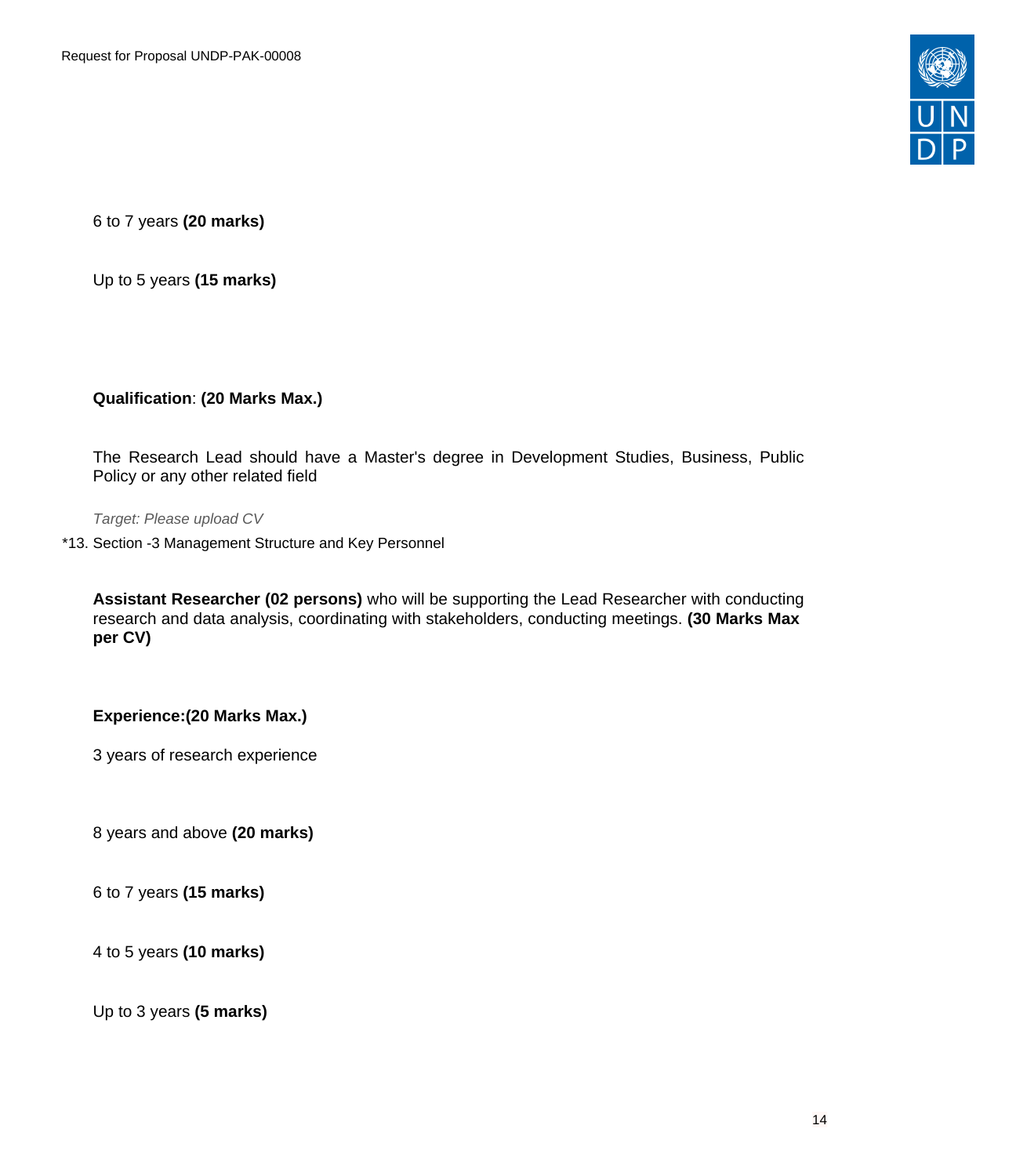

## **Education:(10 Marks Max.)**

Master's degree in Development Studies, Business Public Policy or any other related field

Target: Please Upload CVs of both personell

\*14.

# **Section -3 Management Structure and Key Personnel**

**Interviewers/Facilitators (05)** who will be responsible for data collection and facilitation of interviews, surveys, etc. **(7 Marks Max. per CV)**

## **Experience:(4 Marks Max.)**

3 years of experience working with research/consultancy firm

3 years and above **(4 marks)**

1 to 2 years **(3 marks)**

Less than 1 year **(2 marks)**

#### **Education:(3 Marks Max.)**

Bachelor's degree in Economics, Business Administration, Development Studies or related field

Target: Upload 5 CVs

# \*15. **Section -3 Management Structure and Key Personnel**

**Data Collection Coordinators (05)** who will be responsible for coordination of data collection and organization of meetings/workshops/interviews and will be supporting with smooth execution of the data collection. **(7 Marks Max. per CV)**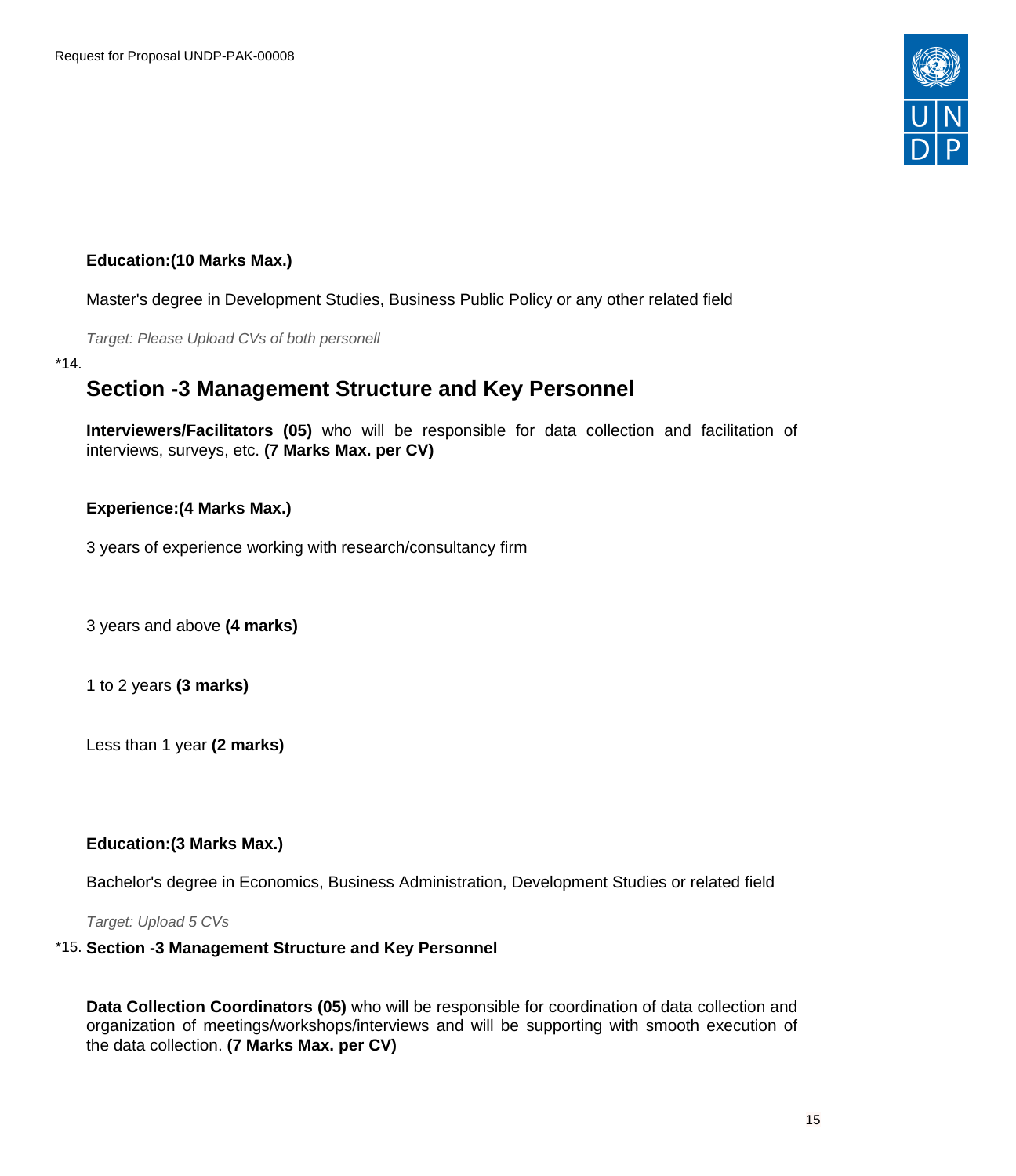

# **Experience:(4 Marks Max.)**

3 years of experience working with research/consultancy firm

3 years and above **(4 marks)**

1 to 2 years **(3 marks)**

Less than 1 year **(2 marks)**

#### **Education:(3 Marks Max.)**

Bachelor's degree in Economics, Business Administration, Development Studies or related field Target: Upload 5 CVs

#### \*16. **Section -3 Management Structure and Key Personnel**

**Communications Officer (01)** who will be responsible for managing communications, design and visibility of the project. **(30 Marks)**

#### **Experience:(20 Marks Max.)**

3 years of experience in communications work

8 years and above **(20 marks)**

6 to 7 years **(15 marks)**

4 to 5 years **(10 marks)**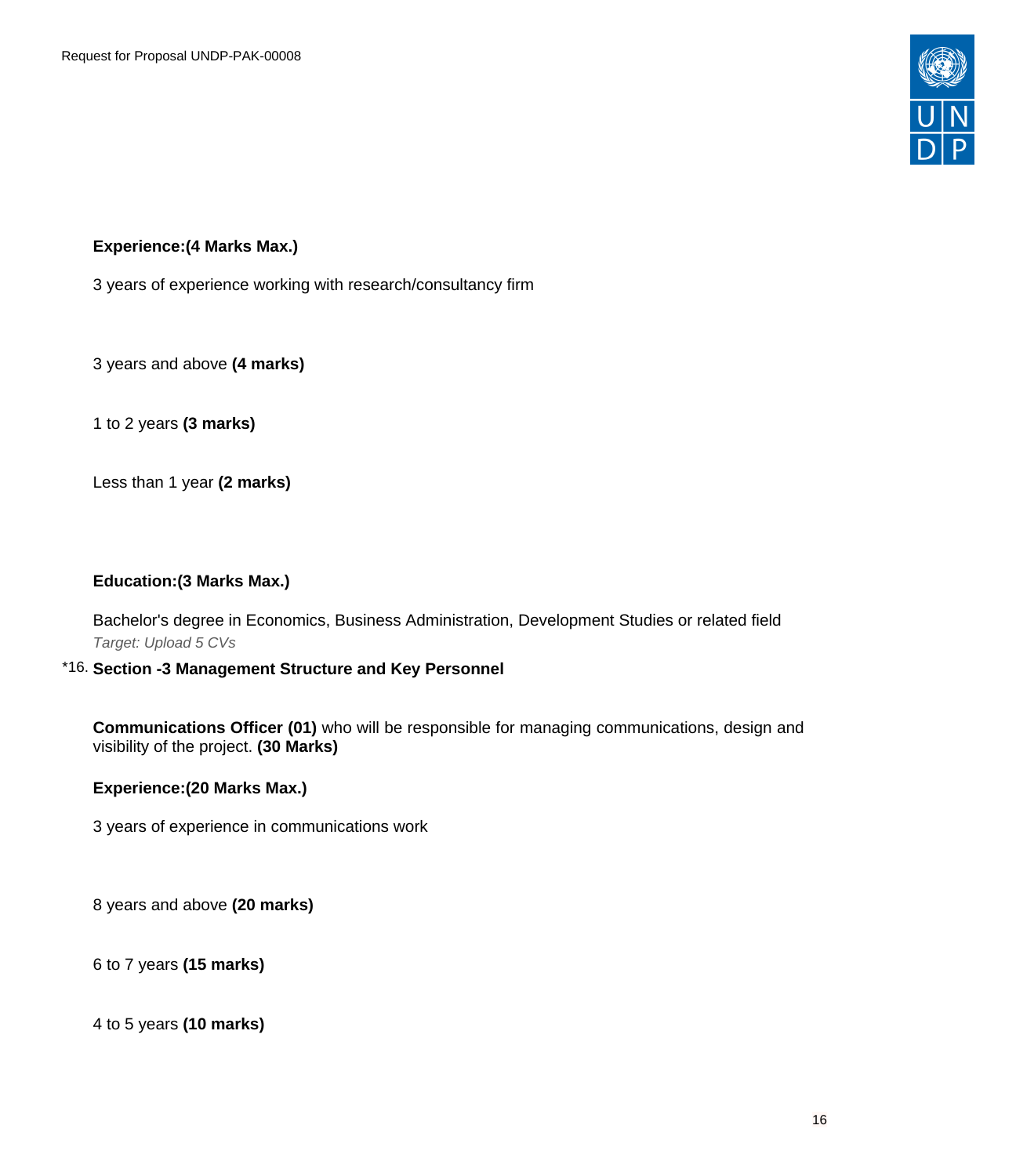

Up to 3 years **(5 marks)**

## **Education:(10 Marks Max.)**

Master's degree in Communications, Marketing, Media Studies, Journalism, Graphic Designing, Development Studies or related field

Target: Upload CV

#### <span id="page-16-0"></span>**2.4 Section 4. Financial Evaluation**

\*1. Financial Proposal

Please provide the cost breakdown of your financial proposal as per the template and instructions provided. Indicate the total amount here and make sure it matches with the total amount indicated line items.

Response attachments are required*.*

#### <span id="page-16-1"></span>**2.5 Section I-1.**

I-1. Total Amount from the Supplier's Response.

Attachments:

| File Name or URL   | ' vpe | <b>Description</b> |
|--------------------|-------|--------------------|
| Financial proposal | File  |                    |
| submission         |       |                    |

# <span id="page-16-2"></span>**2.6 Section I-2.**

I-1. This is an internal criteria. Each evaluator need to put the maximum score based on the scores given in the detailed criteria up to the maximum score allowed, e.g 700 points.